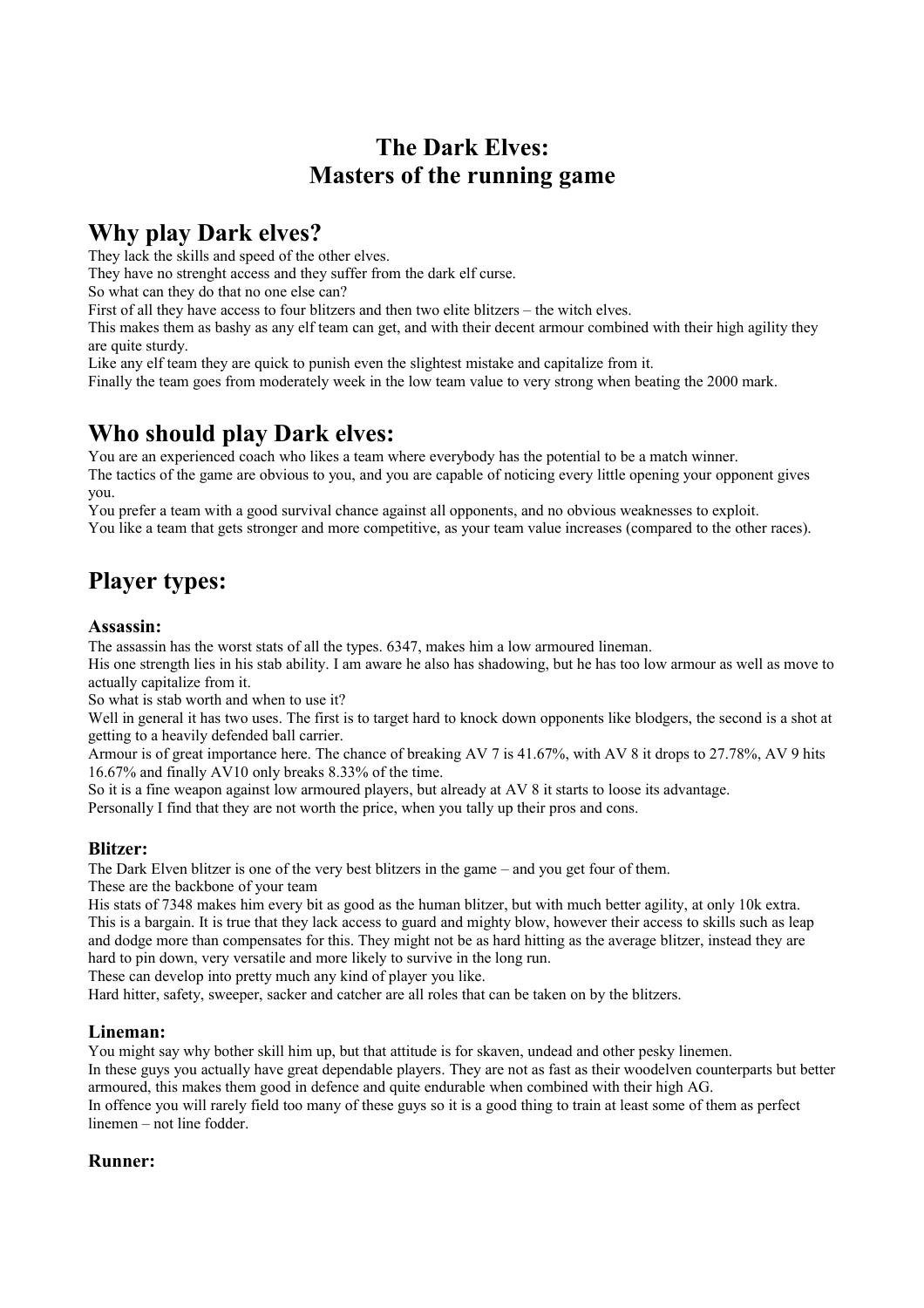80k for +1 MA and –AV compared to the linemen, and you get dump-off.

Yummy, these are the most important aspect of your offence.

With dump-off you can keep the ball safe when running, but they can also be trained as excellent throwers and thus giving you yet another aspect to play on.

#### **Witch elf:**

Finally the Witch elf, oh my do I love that player....

In my eyes she is at the same level as the wardancer – the undisputed kings and queens of bloodbowl.

7347 same stats as the runner, but with dodge, frenzy and jump-up you have one of the most potent combinations in the game.

Her low armour means that she needs to get block ASAP, but then she is nearly perfect.

Alone the threat of her frenzy combined with high agility and dodge is a menace.

Use her as your main blitzer – because that is where she is best. Like a guerrilla soldier she strikes from safety, hits her intended target - possibly crowd pushing him and then back to safety behind the screen of linemen and blitzers again.

## **Advantages:**

This team is the closest you will ever get to a hard hitting elven team.

High agility combined with reasonable armour and many positionals make this team strong and very versatile. Capable of exploiting any opening or weakness in your opponent defence or offence and capitalize from it.

This team are in many ways quite close to humans.

No weaknesses, and no exceptionally strong points – however there is no doubt that this team has the potential to develop into one of the very best teams in time.

Should I point at one strong point of this team, it is their defence.

I feel it has the potential to become the strongest and most versatile of all the blood bowl races.

## **Disadvantages:**

The Dark Elven curse is often spoken of. Many players feel that you simply roll worse with Dark Elves than with any other team.

The reason comes down to three things: Lack of skills, lack of speed and lack of strength.

They lack many of the skills needed for ball handling such as sure hands, pass and catch as most other teams have. They do not have the speed to race down to score a fast td without GFI once or twice on many occasions and they does not have the strength to pound the opposition to the ground – or even to stand their ground. This often forces them to dodge, and without dodge well it fails every so often.

Obviously there are ways around these lacks, which I will come around later under the tactics.

There is another serious disadvantage of the Dark Elves – they are expensive.

This means it can be quite hard to get a strong team in the first matches – even for the first many matches.

# **Tactics:**

#### **Offence:**

First off I want to stress that unlike with the other elves you should not go for a two turn td.

Your players are too slow and lack the skills, forcing failure way too often. Instead go for a three turn td. Spare on passes, GFI etc. saving your re-rolls until they are really needed.

Try to spread your spp´s out as much as possible, so all your players have something to give to the team. So how to drive?

As already said you should go for a three turn td.

Turn 1: Try and spread your players out covering the entire field from side to side while forcing a whole in the opponent defence and pounding on the line of scrimmage.

This serves two goals, you protect your runner from being threatened by opposing players next turn, as well as you force him not to go in too hard on your potential receivers.

Turn 2: Depending on your opponents defence you should now be able to continue the drive down the road already chosen or you might need to change lane, going down the opposite side.

Now the players who had run downfield will have to move to help close off any holes in your cage.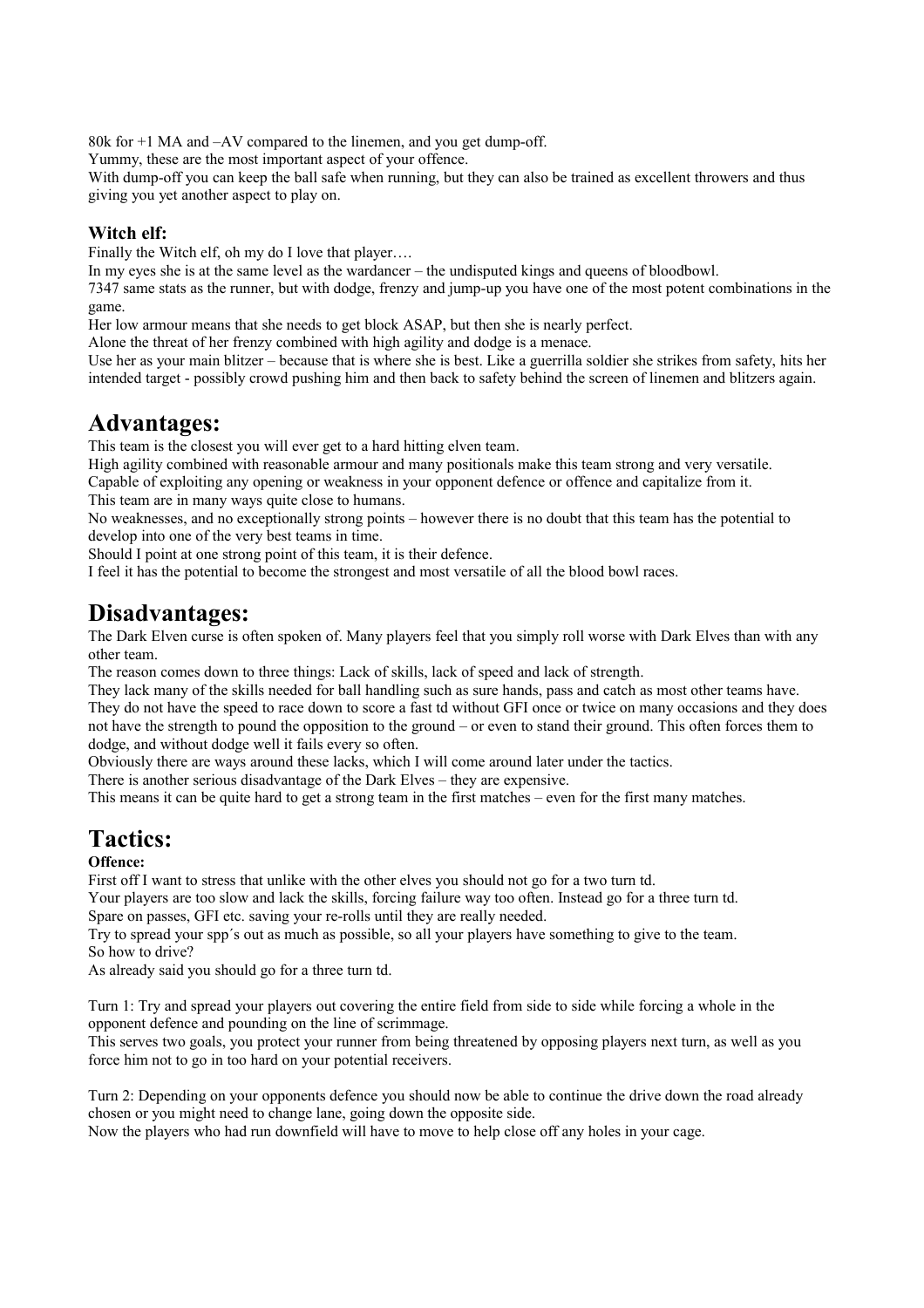If any have managed to break through his defence move them towards your new position, while he maintains to be a threat to the opposition. This hopefully lets you form a wall protecting the ball carrier.

Turn 3: If he has managed to close you off again just continue zig-zagging downfield until you eventually force a opening in the defence. Otherwise you can choose to score now, or if preferably strengthen your position to score in a later turn.

#### **Defence:**

In defence there are a couple of basic strategies to apply depending on the opponent.

Against strength teams try to force his drive down one of the sidelines, making sure that he can not force him self in towards the middle. Meanwhile you slowly give him less and less space to move on, until he is forced to a halt by positioning players in front and the sides of his cage.

This will hopefully force him to break off or try a difficult move that you hopefully can capitalize from. Throughout this process try and see if he makes any mistakes and be ready to punish these if he does – especially crowd pushes can become a real threat if used correctly.

As soon as you have a feeling that you might get the ball send a player upwards to be able to turn a sudden possession into a td.

When playing fast and agile teams you are likely to have a harder time. Try to take out either his best player or his weakest each turn while man marking the rest of his potential scorers – preferably with two players.

Meanwhile send a player or two upwards toward his thrower.

Hopefully this will force him to score fast or risk a sack.

With a bit of luck you will have taken out some players and slowly you will start to feel the number superiority, enabling you to press even harder.

### **Starting team:**

When you create a starting team for the Dark elves, there are three things to keep in mind.

They have high individual prices, decent armour and few starting skills.

This means that you can start off without an apothecary as you are likely to survive the first game or two. But purchase an apothecary as soon as possible afterwards.

Also while you need re-rolls, you need positionals even more and thus should stay at two re-rolls.

Depending on your style of play I would recommend the following start team.

There are several possible variations here.

You can lower your ff or change some of the positionals to get money for a fourth blitzer, an assassin or even a witch elf.

**3 Blitzers: 300 1 Runner: 80 7 Linemen: 490 2 Re-rolls: 100 3 FF: 30 Total: 1000**

### **Development:**

In any team you should get to four blitzers fast, the real fun however begins when the witch elves join the team.

These are the players that will win you close games, and often found in the middle of the fray.

Apart from that it is hard to say exactly what to get for your team, there are so many possibilities that you can not get them all.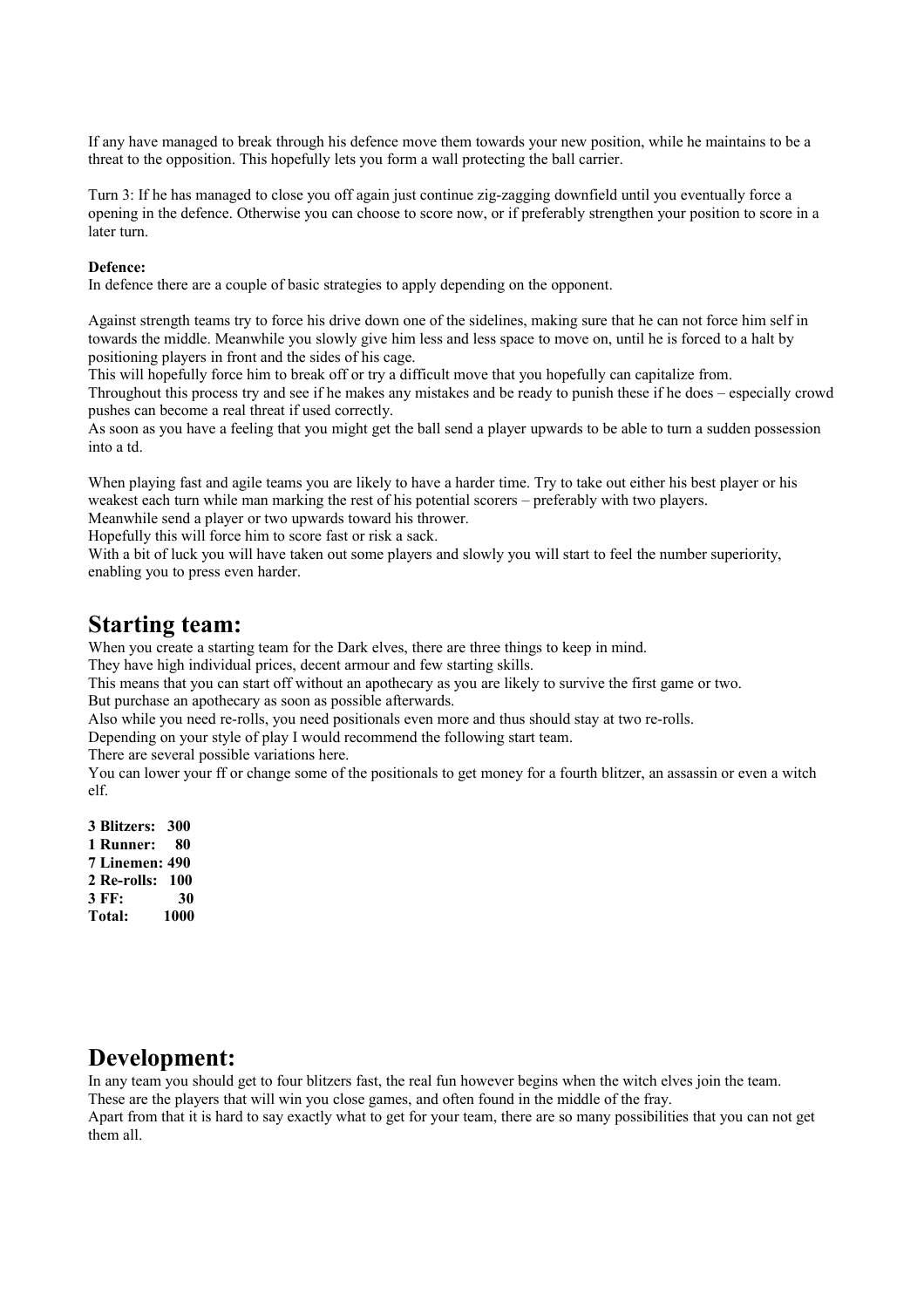An assassin or two could be handy if you expect plenty of low armour dodging opponents, and the runners are great at both running with the ball and throwing it.

Unlike many other teams you should concentrate at least as much on developing your linemen as your positionals. There are several ways to build your team – from high armour and staying ability (four blitzers and a pack of linemen), to pace and less armour (two witches, both runners and an assassin or two) and then everything in between.

In general you need guard to survive. My rule of thumb is that the first two doubles rolled on any blitzer or lineman should be guard. This rule should be ignored if you are in the process of building a particular player (fx. A blitzer with tackle, frenzy should be given mighty blow instead).

I think that the ideal team consists of 14 players or so, with four or so re-rolls.

The team really shows its full potential once you beat TV 200 and from there on it should get stronger and stronger.

Below I will describe different types of positions, their use and development course.

 **The succession of skills is not definite**, and varies with team needs and expected opponents.

It goes for them all except witch elves and assassins that MA is to be preferred before AV, in these two cases it is a judgement call on what you prefer.

#### **Assassins:**

**Striker:** Leap, Dodge, Side step. **Doubles:** Multiple block. **Stabber:** Dodge, Side step, Block, jump up. **Doubles:** Multiple block.

- A striker is used to threaten the ball carrier or to get to hard to down, low armoured key players.

- The stabbers role is to target low armoured block, dodge players.

#### **Blitzers:**

**Sacker:** Strip ball, Leap, Wrestle, Dodge, Pro.

**Sweeper:** Diving tackle, Tackle, Dodge, Side step, Pass block.

**Safety:** Dodge, Side step, Tackle, Jump up, Pass block, Diving tackle, Dauntless **Doubles:** Guard, Mighty blow. **Destroyer:** Tackle, Dodge, Frenzy, Jump up, Dauntless. **Doubles:** Mighty blow, Piling on.

**Fullback:** Dodge, Catch, Sure hands, Side step, Leap. **Doubles:** Nerves of steel.

- The sackers prime objective is to threaten the opposing ball carrier as well as sacking him if the opportunity arises.

- The sweeper should be positioned backfield. His goal is to close in and man mark any obvious threat that manages to get through your defence.

- Safeties are there to close the opposition options. They should be placed on the flanks both to close it, be able to deliver help when needed, but also to deliver pressure on opponent players – hopefully praying on any mistake they make.

- Destroyers have one role. Cause casualties. If you are so lucky to get a double on a blitzers first skill roll consider making him a destroyer, hoping for yet another double to make him really lethal.

- The fullback is the back up, target or replacement for your runner. Equally adept at blocking, running and receiving the ball.

#### **Linemen:**

**Sneak:** Sneaky git, Dirty player.

**Kicker:** Kick, Block/Wrestle, Dodge. **Doubles:** Guard.

**Blockers:** Block/Wrestle, side Step, Dodge, Jump up (with wrestle), Fend, Diving tackle. **Doubles:** Guard. **Guards:** Block, Dodge, Side step. **Doubles:** Guard.

-The linemen should be given skills that enhance their particular role on the team.

-The sneak is a downright bastard concentrating on fouling opponent key players – or just downed players.

-The kicker is rather self explaining. He is a defence specialist helping you with precise kicks.

- The vast majority of your linemen should develop themselves to survive the harsh life on the line of scrimmage.

They do this best by taking skills that help them stay up and letting them get away from the opponent easier. Here a skill such as side step is a very good skill, often underrated, but its ability to let you get into a better position is

### priceless – especially on defence.

#### **Runners:**